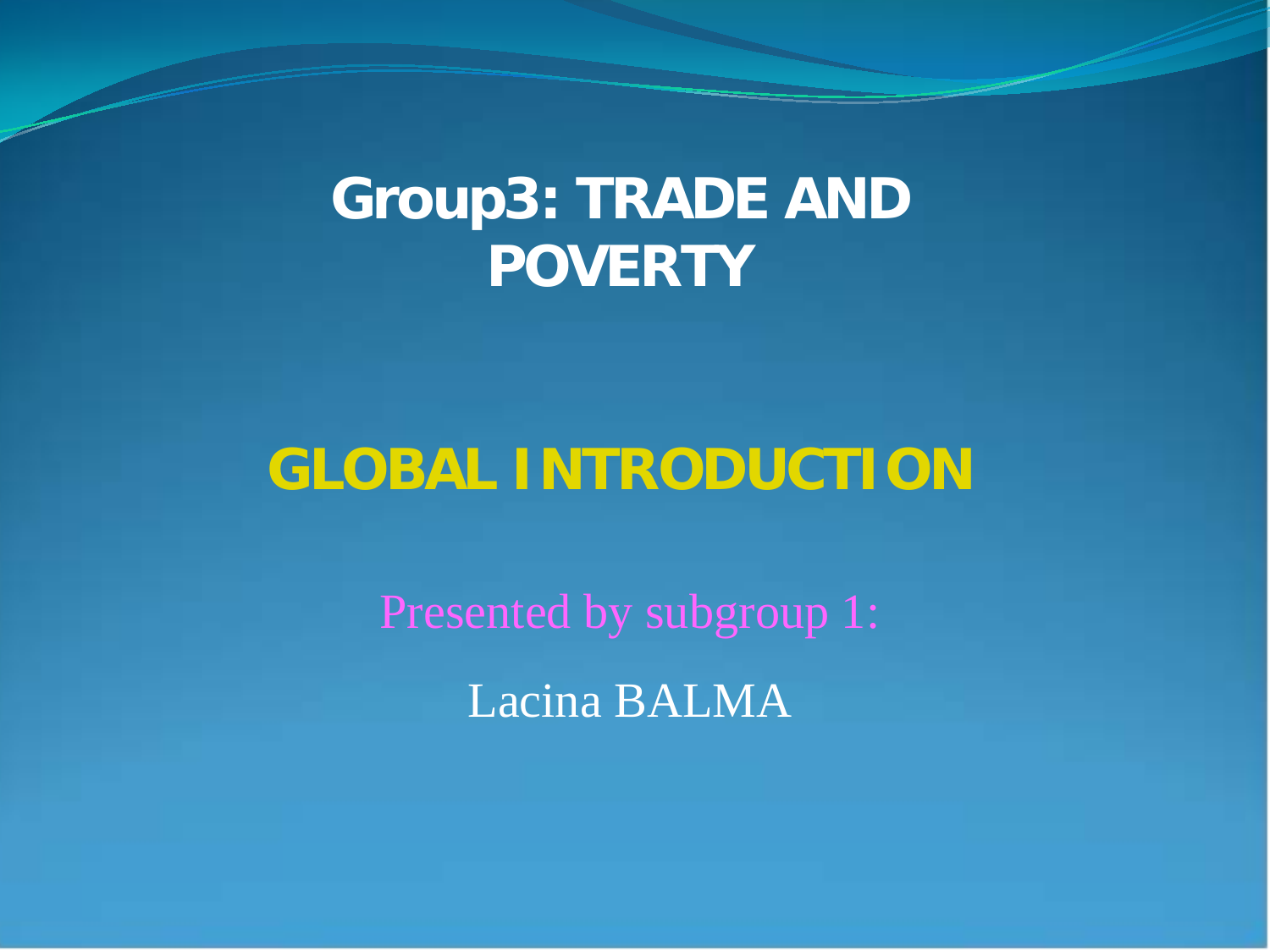

# **1. INTRODUCTION (All subgroups) 2. MACRO AND MICRO RESULTS**

# **3. CONCLUSION**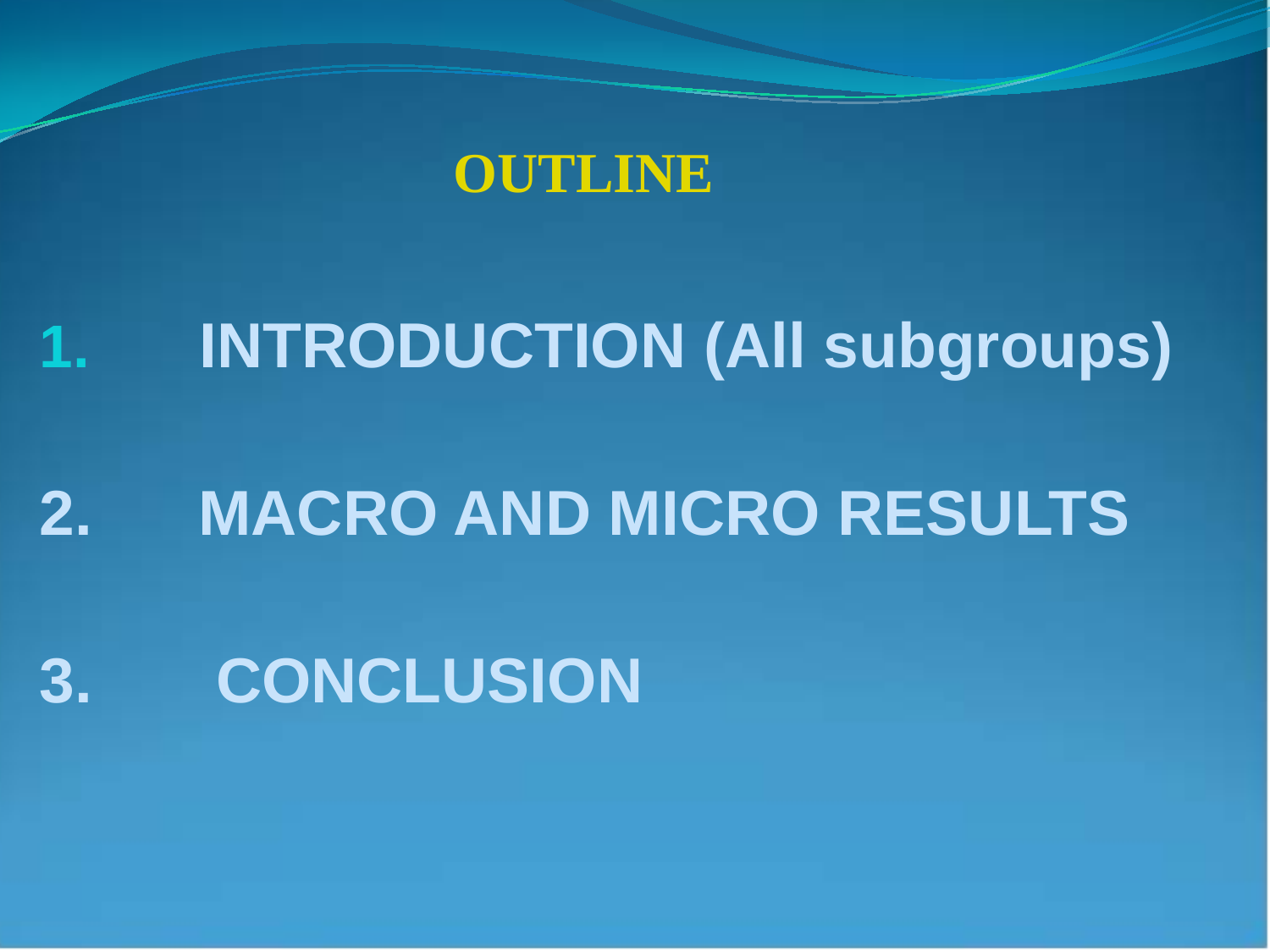# Global introduction

•In compliance of the WTO agreements aiming at boosting international trade, the Doha round focuses on "the development" dimension to enable developing -countries to alleviate poverty.

•In this regard, we will focus our presentations on the Impact of Trade on poverty including the followings regions and countries: Brazil, Malawi, Mexico, Mozambique, Thailand, Vietnam, Rich, Rest of Developing Asia, Rest of Latin America and Rest of Africa.

•The poverty analysis is based on the method of Hertel et al. 2004 and POV2007 (POV1 : 1\$/day as a poverty line).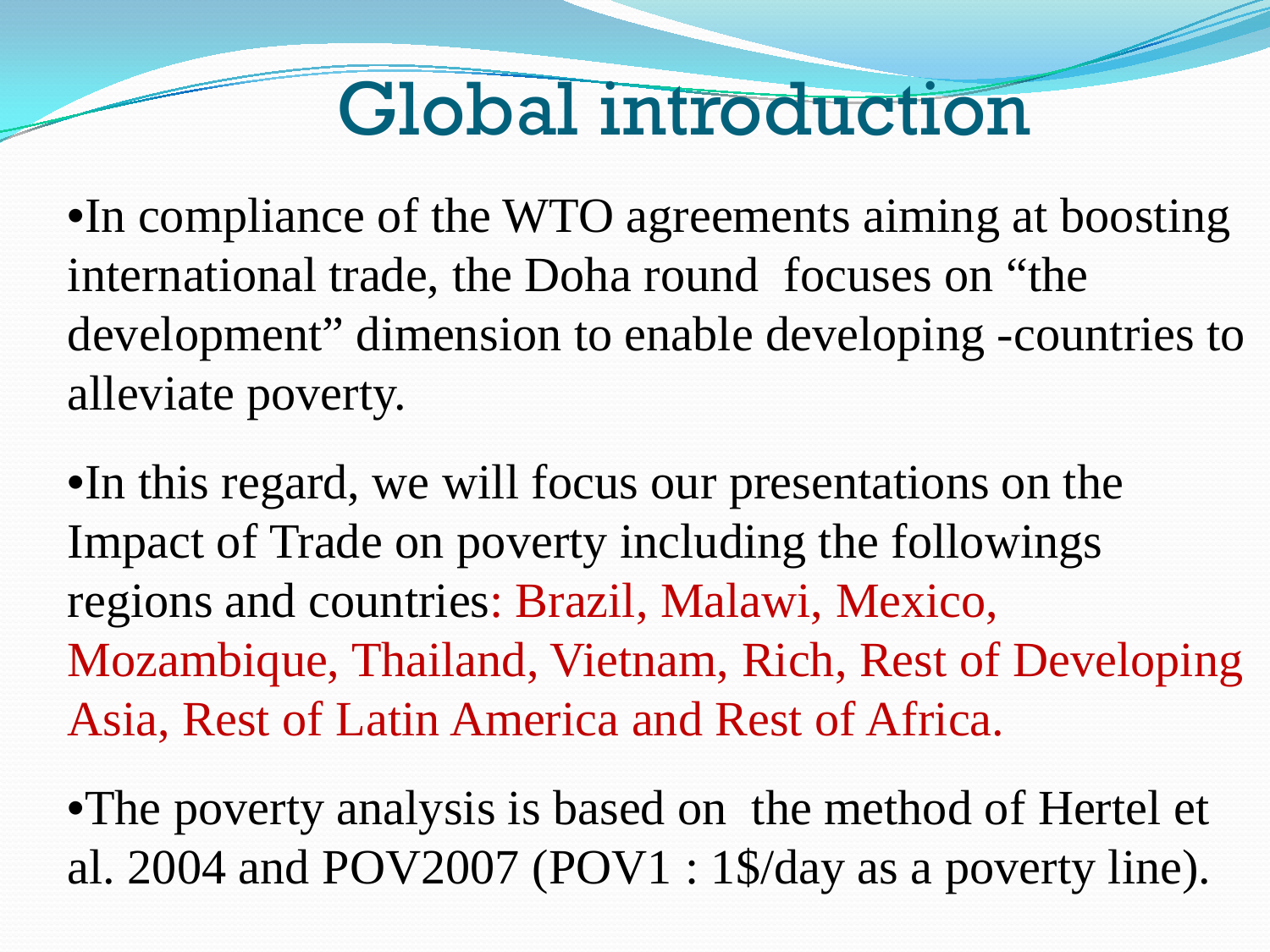## **Transmission Mechanisms**

### **EXPERIMENTS:**

**South-South trade Liberalization** 

**Asymmetric trade liberalization in Non Rich Countries**

**Sectoral trade liberalization on Agricultural Poverty Strata in select developing countries**

#### **ASSUMPTION**

**TO, TFD, TFM, TMS and TXS**

**Full and partial liberalisation trade impact on Poverty ???**

## **Regional or national economy**

## Macro-model (CGE Model, GTAP) Micro-model (AIDADS) Poverty impact **Net national/regional income**  $Pfact(i;r)-y(r)$ **Tax replacement -toreplace(r) Cost of living Truecost(p;r)-y (r)**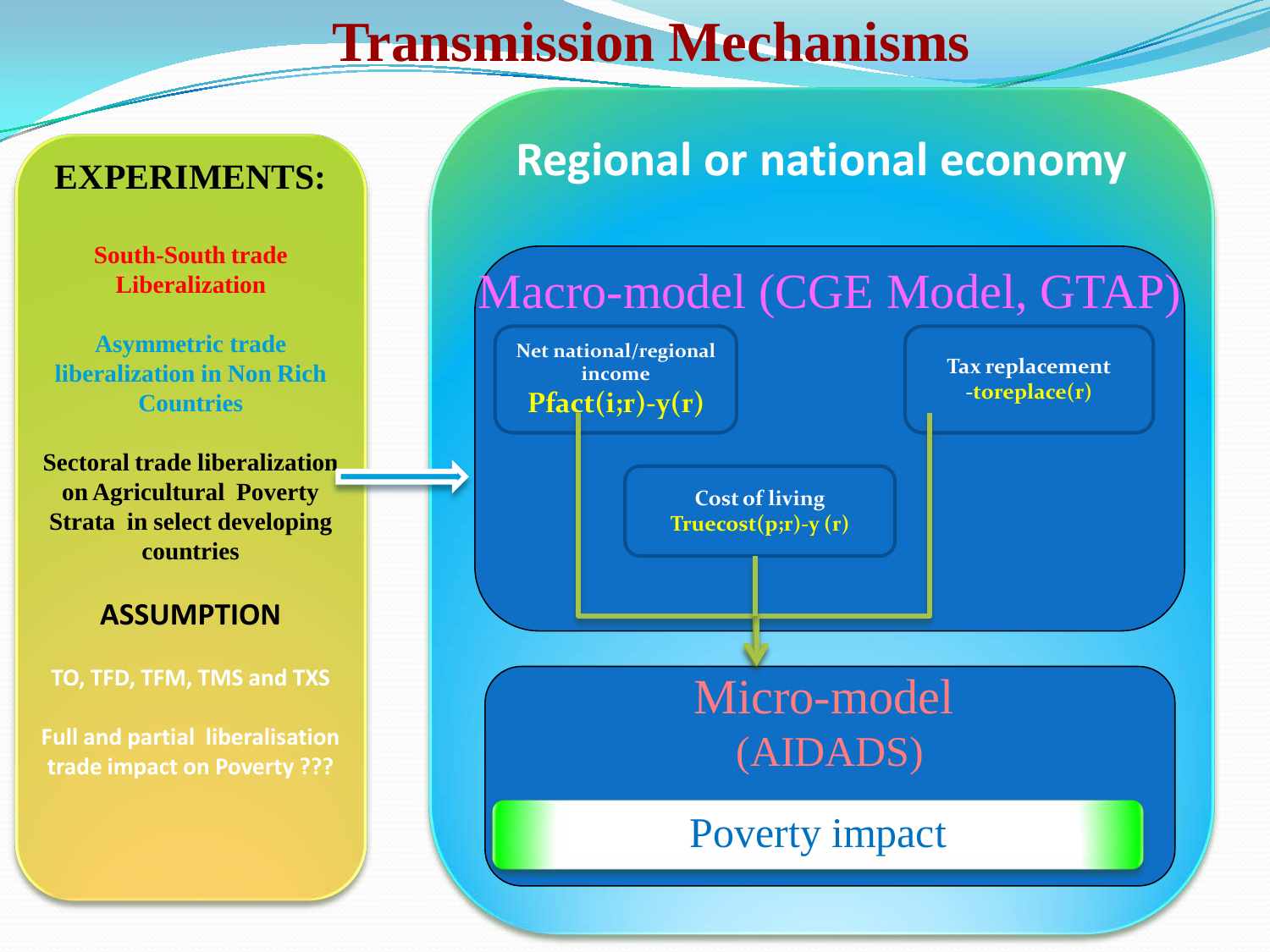## **SUBGROUP1:**

# **IMPACT OF SOUTH - SOUTH LIBERALISATION ON POVERTY**

**Presented by :**

**Lacina BALMA**

**Mamoudou Bocar SALL**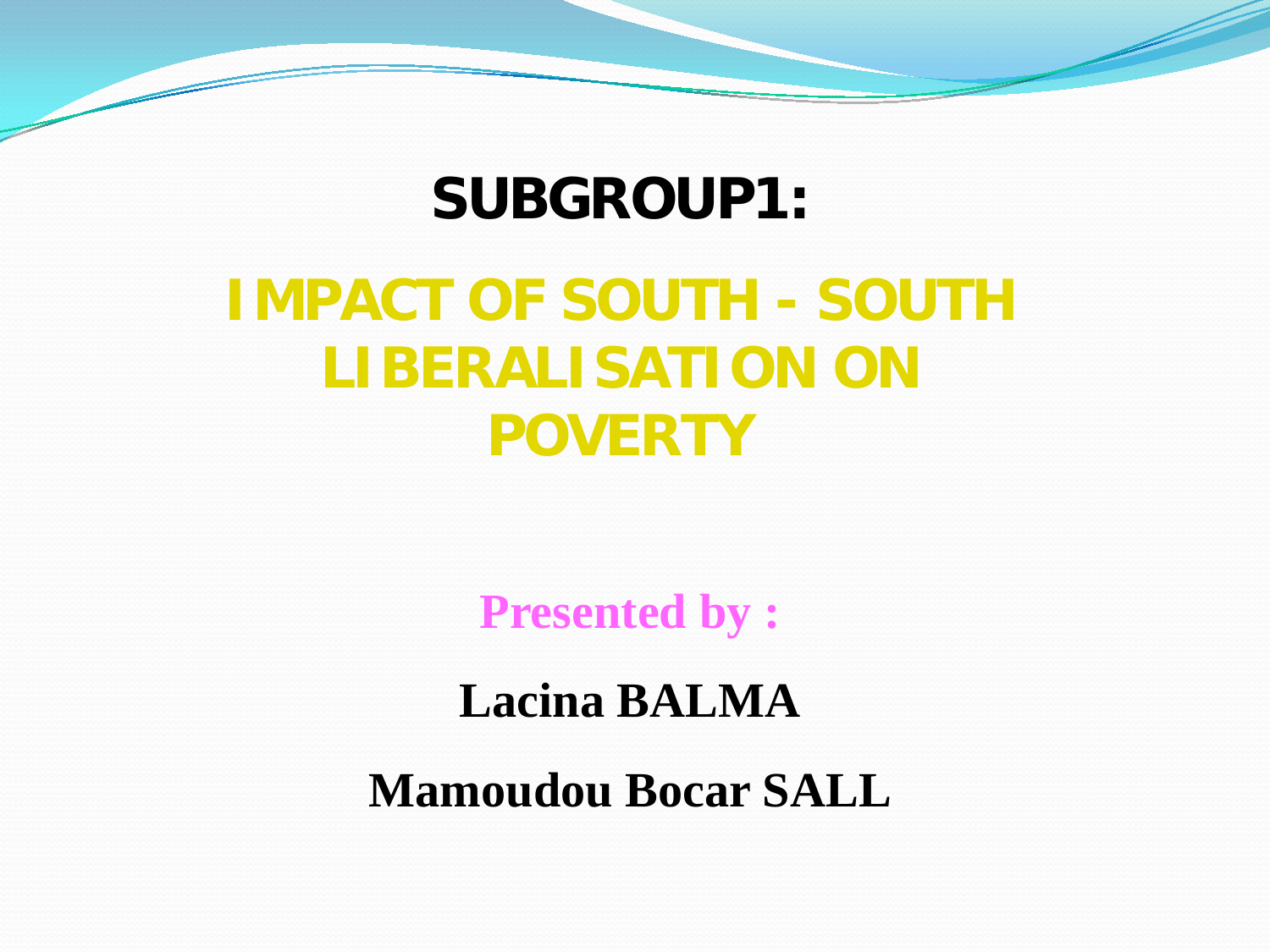#### MACRO RESULTS AFTER SOUTH –SOUTH FTA

## Percentage change of GDP



#### **Percentage change in output**

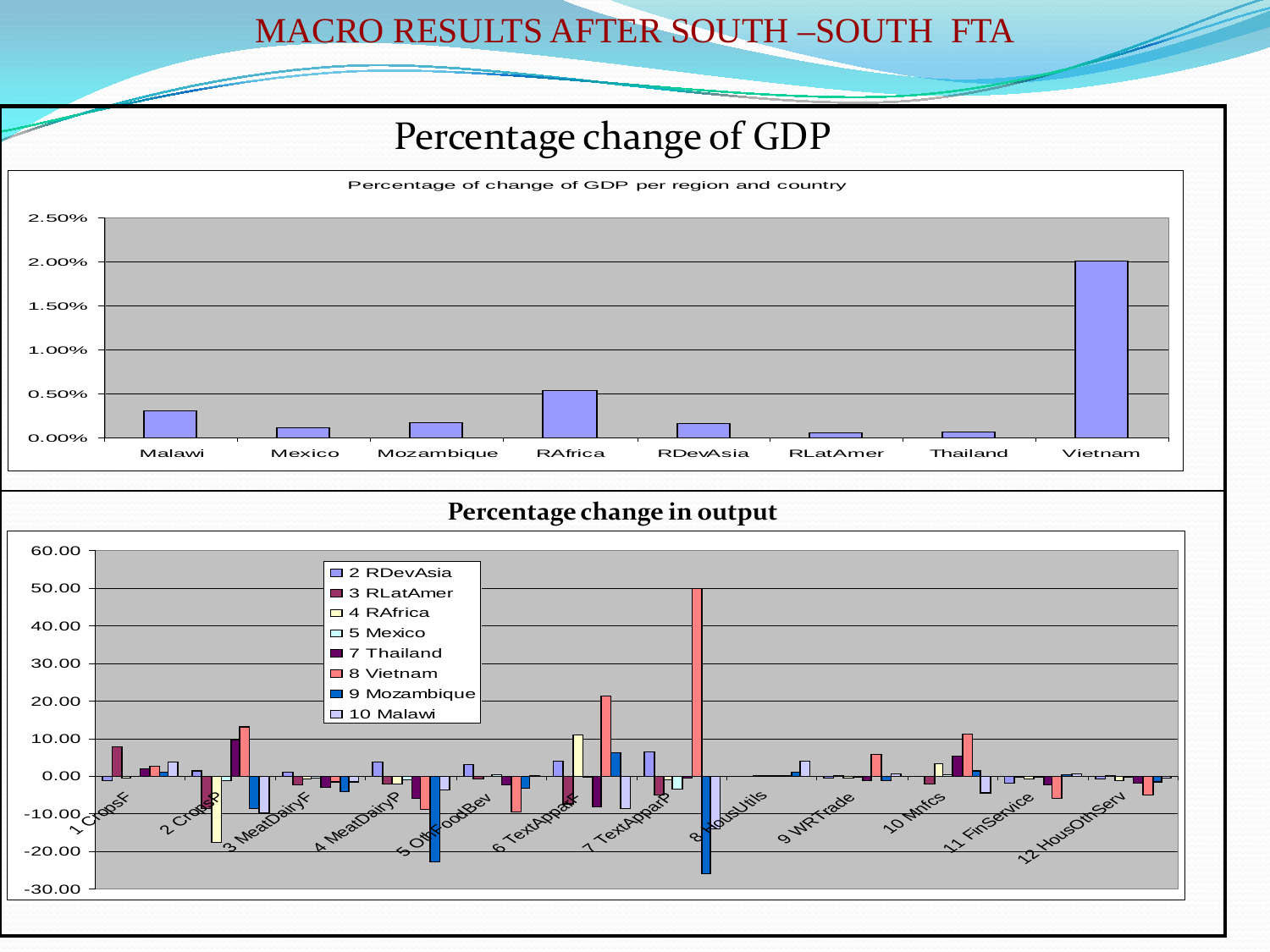#### MACRO RESULTS AFTER SOUTH –SOUTH FTA



 $-40$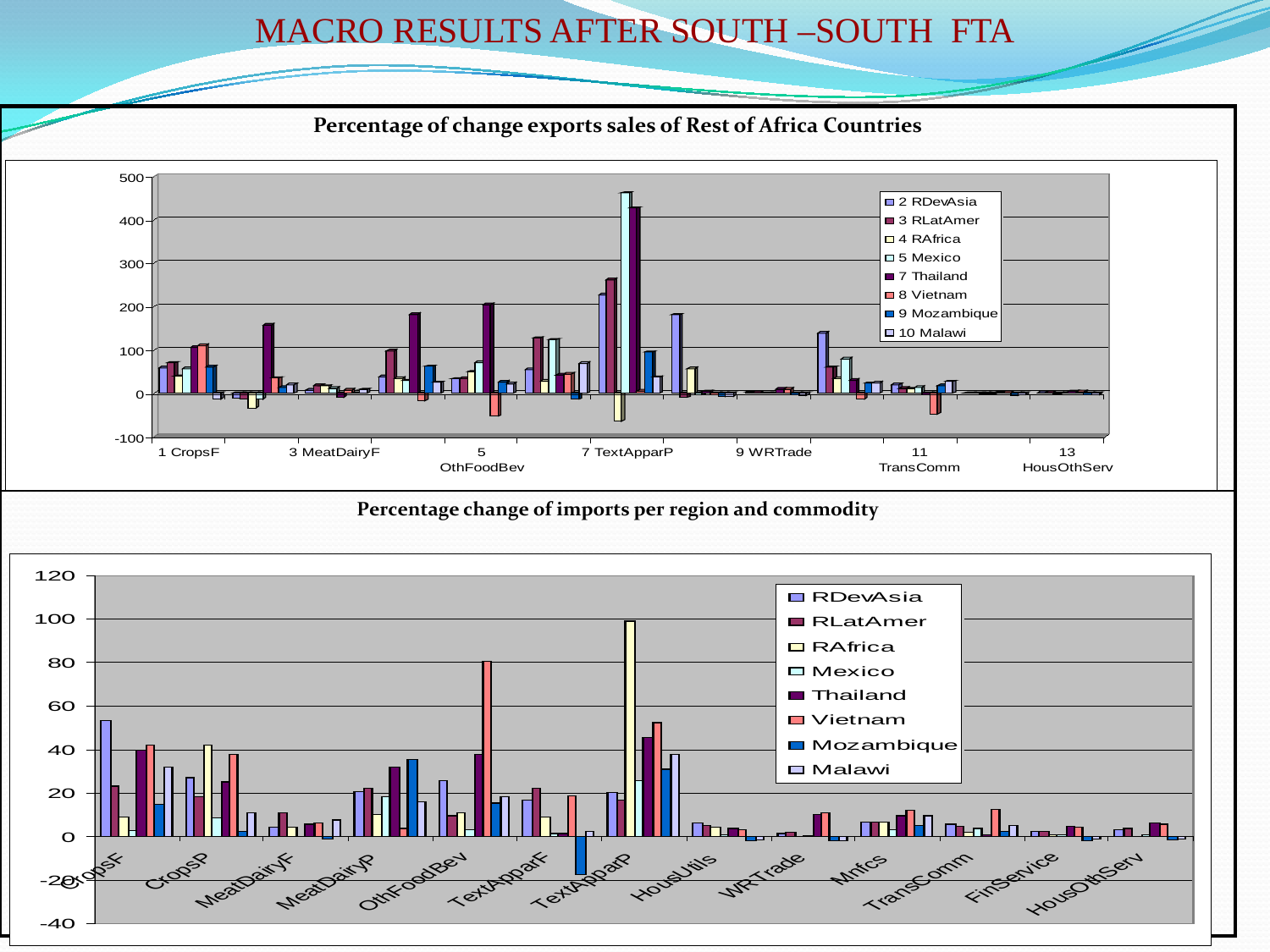#### MICRO RESULTS AFTER SOUTH –SOUTH FTA

#### **Terms of Trade and welfare changes**



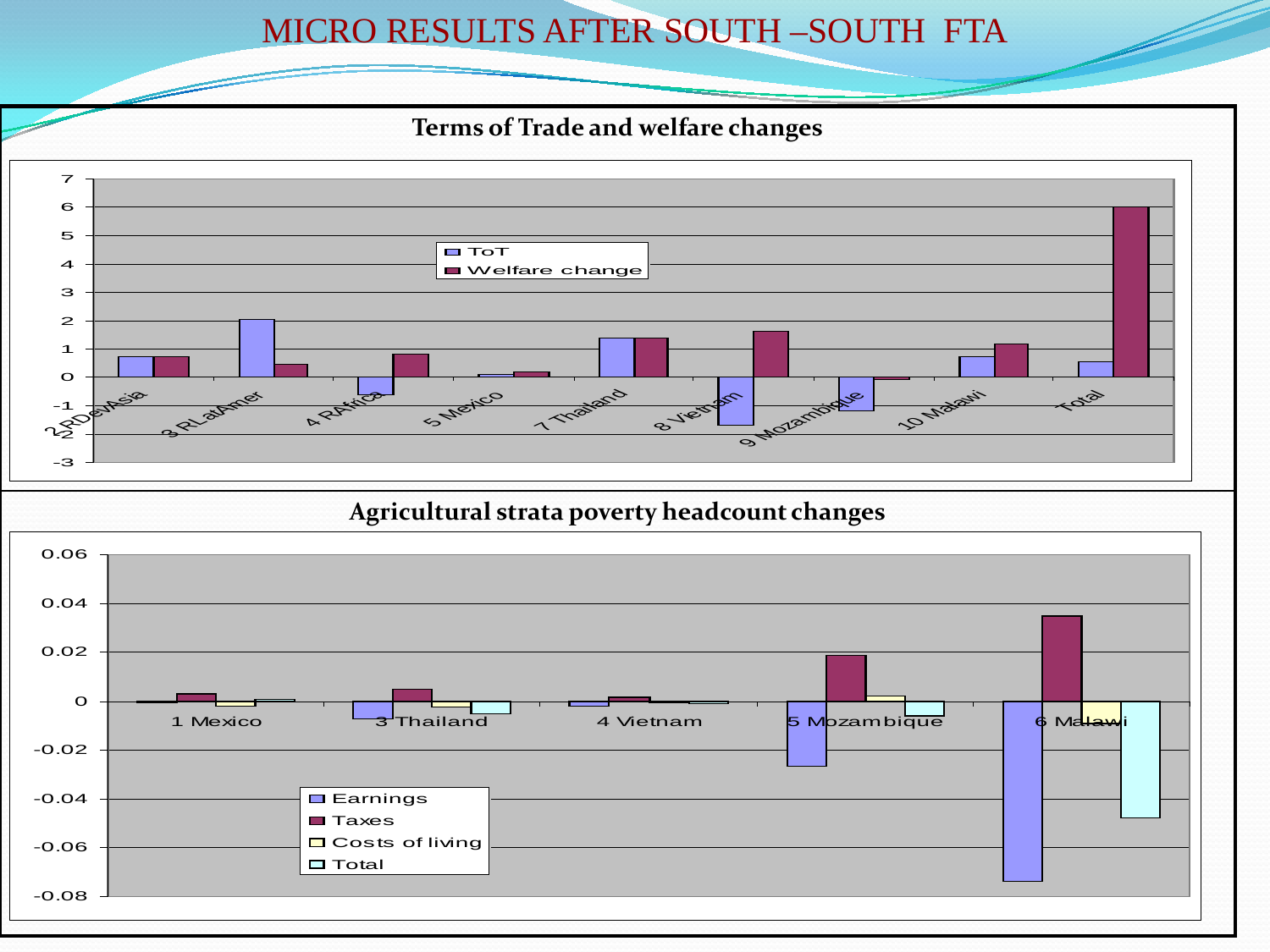#### MICRO RESULTS AFTER SOUTH –SOUTH FTA

#### **Drivers of Poverty change**



#### **Change of domestic prices per product and region**

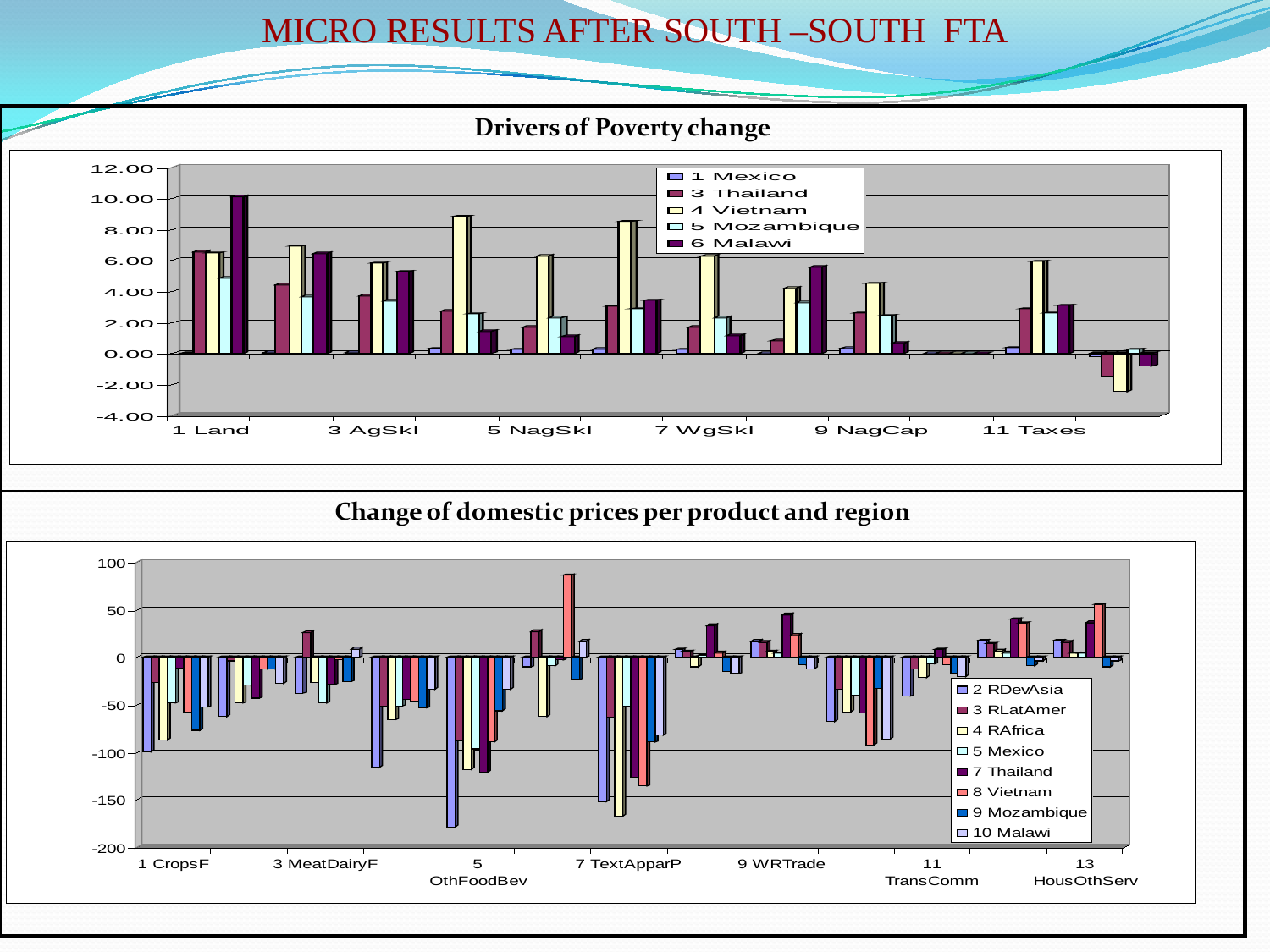## IMPACT ON POVERTY